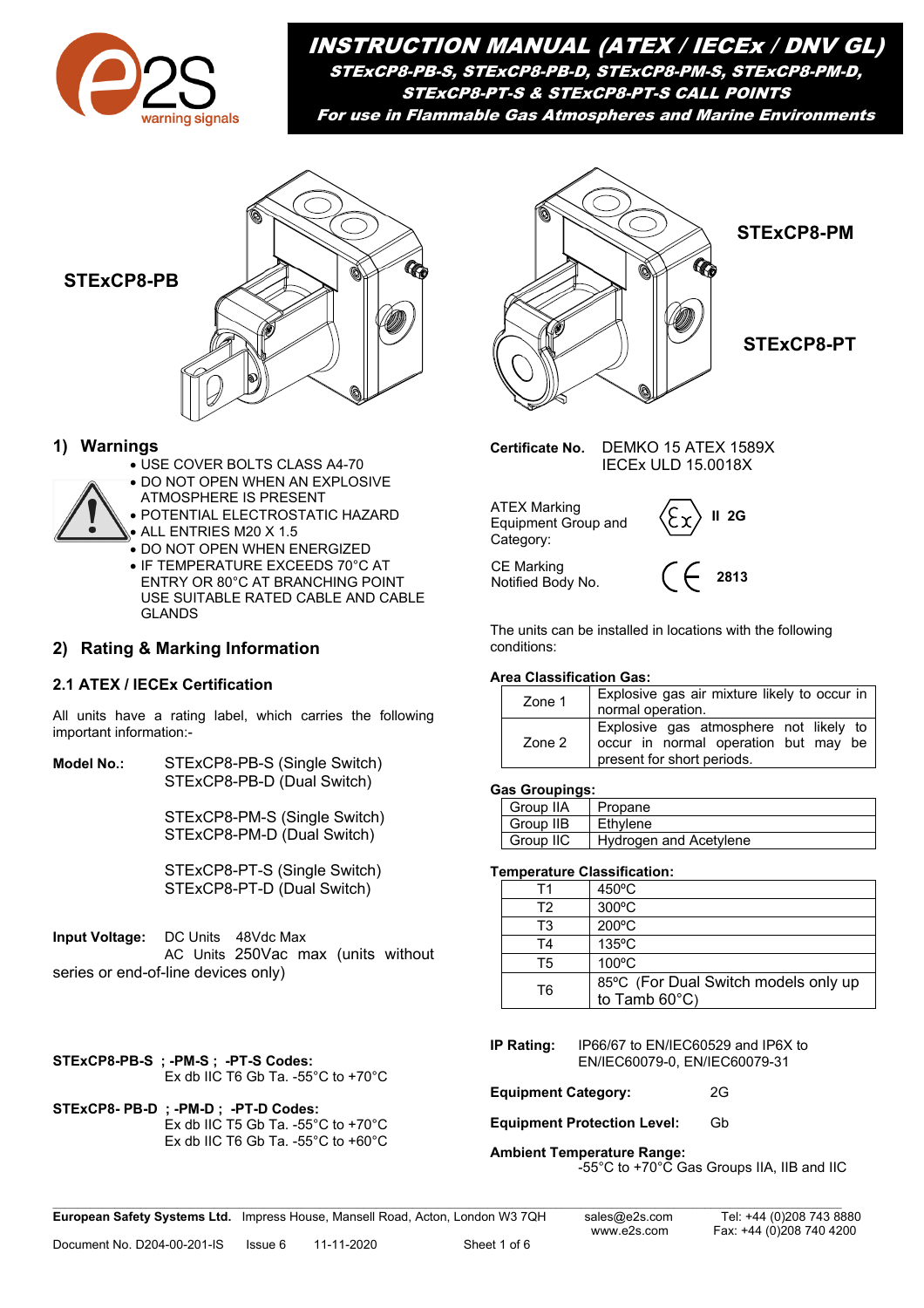#### **2.2 DNV GL Type Approval**

The units have been tested and approved for the installation on ships in the following locations:

| Temperature:      | Class A, B, C & D (all locations including    |
|-------------------|-----------------------------------------------|
|                   | open decks and masts)                         |
| Humidity:         | Class A & B (all locations)                   |
| <b>Vibration:</b> | Class A (all locations except installation on |
|                   | machinery such as combustion engines,         |
|                   | compressors, pumps, including piping on       |
|                   | such machinery)                               |
| EMC:              | Class A & B (all locations including open     |
|                   | decks and bridge)                             |
| Enclosure:        | Class A, B & C - IP56 (all locations except   |
|                   | submerged applications and bilges)            |

# **3) Type Approval Standards**

The beacon carries an EC Type Examination Certificate and IECEx Certificate of Conformity, and have been certified to comply with the following standards:

EN60079-0:2012+A11:2013 / IEC60079-0:2011 (Ed 6): Explosive Atmospheres - Equipment. General requirements

EN60079-1:2014 / IEC60079-1:2014 (Ed 7): Explosive Atmospheres - Equipment protection by flameproof enclosures "d"

### **4) Installation Requirements**

The beacon must only be installed by suitably qualified personnel in accordance with the latest issues of the relevant standards:

EN60079-14 / IEC60079-14: Explosive atmospheres - Electrical installations design, selection and erection

EN60079-10-1 / IEC60079-10-1: Explosive atmospheres - Classification of areas. Explosive gas atmospheres

The installation of the beacon must also be in accordance with any local codes that may apply and should only be carried out by a competent electrical engineer who has the necessary training.

The equipment must not be installed with any obstruction to the flanged flameproof joint any closer than permitted as per EN/IEC60079-14, table 13.

# **5) Special Conditions of Use**

On completion of the installation the flameproof joint surfaces should be inspected to ensure that they are clean and that they have not been damaged during installation. Flameproof joints are not permitted to be repaired.

When fitting the flameproof cover ensure the cover is sitting flat and correctly positioned on the base. Insert the M6 x 40 cover bolts and fully tighten down (tightening torque 8.8Nm), ensuring no gap is visible between the cover and base of the enclosure.

The metallic enclosure has a non-conductive coating. These may generate an ignition-capable level of electrostatic charges under certain extreme conditions. The user should ensure that the equipment is not installed in a location where it may be subjected to external conditions that might cause a build-up of electrostatic charges on non-conducting surfaces.

Additionally, cleaning of the equipment should be done only with a damp cloth.

The M12 Cap fitted to the top side of the unit is not a user serviceable part and must not be removed during installation and maintenance.

### **6) Location and Mounting**

The location of the call point should enable ease of access for operation and testing. The unit should be mounted using the 4 off fixing holes which will accept up to M5 sized fixings. They should only be fixed to services that can carry the weight of the unit.

To gain access to the mounting holes in the base the front cover must be removed. See Section 7.



Fig. 1 View of base unit showing fixing centres (in mm).

# **7) Access to the Flameproof Enclosure**



Warning – High voltage may be present, risk of electric shock. DO NOT open when energised, disconnect power before opening.



Warning – Hot surfaces. External surfaces and internal components may be hot after operation, take care when handling the equipment.

To access the Ex d chamber, remove the four off M6 x 25 hexagon socket head screws and withdraw the flameproof cover taking extreme care not to damage the flameproof joints in the process. M6 cover screws are Class A4-70 stainless steel and only screws of this category can be used for the enclosure.

On completion of the installation, the flameproof joints should be inspected to ensure that they are clean and that they have not been damaged during installation.

**European Safety Systems Ltd.** Impress House, Mansell Road, Acton, London W3 7QH sales@e2s.com Tel: +44 (0)208 743 8880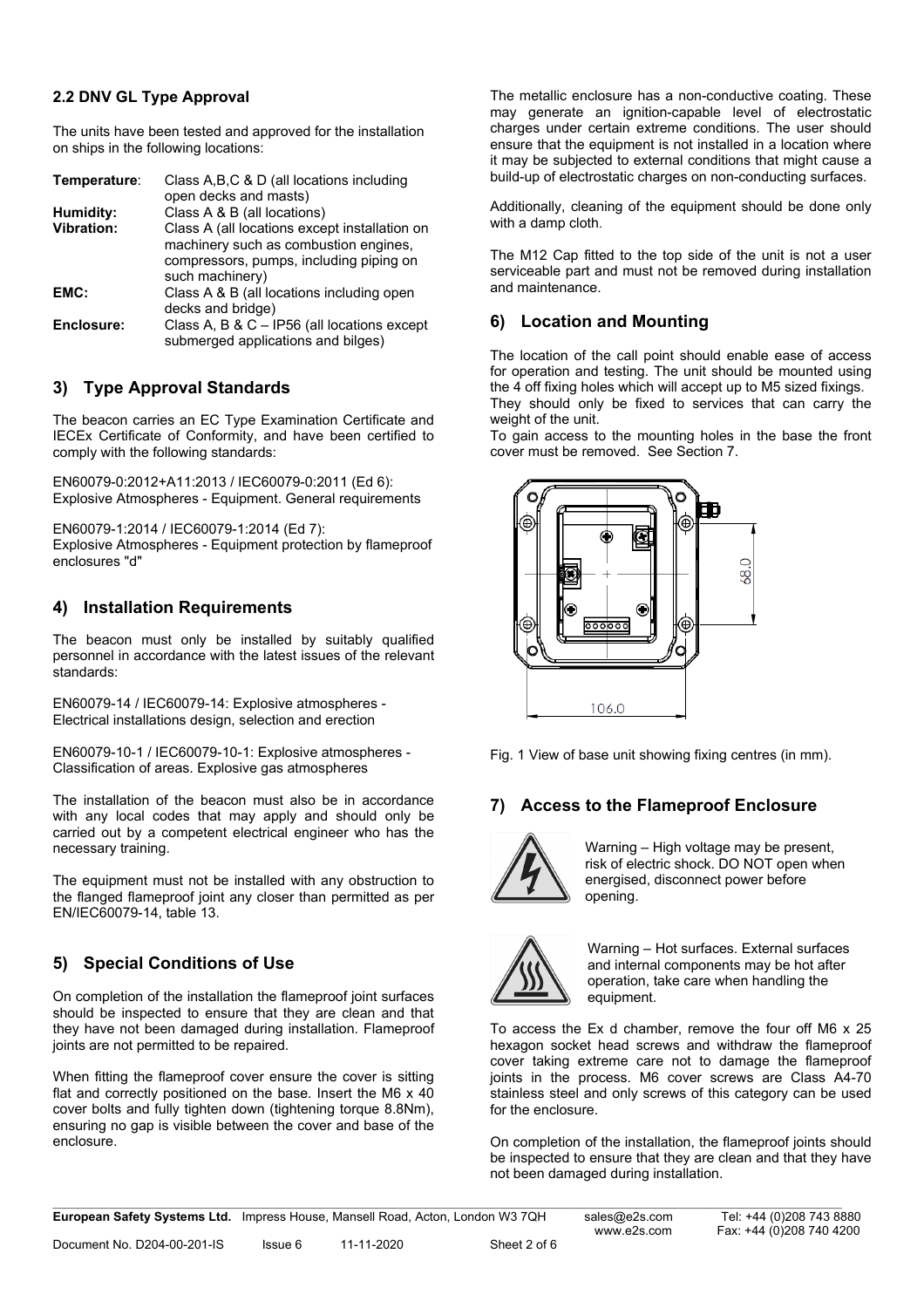Once the screws are removed the cover will hang down out of the way to gain access to the terminals, the internal earth terminal and mounting hole recesses.



M6x40 Cap head Cover Bolts - 4 off Positions

Fig. 2 Accessing the Explosion proof Enclosure.

Check that the earth bonding wire between the two castings is secure and the 'O' ring seal is in place. When replacing the flameproof cover casting ensure that it is square with the flameproof chamber casting before inserting. Carefully place the cover on the base. Only after the cover is fully in place should the four M6 Stainless Steel A4-70 cover bolts and their spring washer be tightened down. Never use the cover bolts to force the cover into position.

#### **8) Earthing**

The units are provided with internal and external earth terminals which are mounted in the base of the unit.

Internal earthing connections should be made to the Internal Earth terminal in the base of the housing using a ring crimp terminal to secure the earth conductor under the earth clamp. The earth conductor should be at least equal in size and rating to the incoming power conductors.

When using the internal earth terminal ensure that the stainless steel M4 flat washer is between the incoming earth wire and the enclosure.

External earthing connections should be made to the M5 earth stud, using a ring crimp terminal to secure the earth conductor to the earth stud. The external earth conductor should be at least 4mm<sup>2</sup> in size.



### **9) Power Supply Selection**

#### **Electrical Ratings**

250Vac max. / 5.0A max 48Vdc max. / 1.0A max 24Vdc max / 3.0A max

A supply voltage variation of +/-10% outside the voltage range is permissible.

Electrical connections are to be made into the terminal blocks / DIN rail provided.

### **10) Selection of Cable. Cable Glands, Blanking Elements & Adapters**

For high ambient temperatures the cable entry temperature may exceed +70ºC or the cable branching point temperature may exceed 80ºC and th**e**refore suitable heat resisting cables and cable glands must be used, with a rated service temperature of at least the values stated below:

For Single Switch models STExCP8-PT-S / STExCP8-PM-S / STExCP8-PB-S:

| Max. ambient temperature         | 65°C | 70°C |
|----------------------------------|------|------|
| req. Cable / Cable Gland rating: | 80°C | 85°C |

For Dual Switch models STExCP8-PT-D / STExCP8-PM-D / STExCP8-PB-D:

| Max. ambient                          | $50^{\circ}$ C | $55^{\circ}$ C | $60^{\circ}$ C | $65^{\circ}$ C | 70°C  |
|---------------------------------------|----------------|----------------|----------------|----------------|-------|
| temperature                           |                |                |                |                |       |
| reg. Cable / Cable  <br>Gland rating: | 80°C           | $85^{\circ}$ C | $90^{\circ}$ C | $95^{\circ}$ C | 100°C |

The cable gland entries have an M20 x 1.5 entry thread. Only suitably rated and ATEX / IECEx certified cable glands which must be suitable for the type of cable being used and also meet the requirements of the current Ex 'd' flameproof installation standards EN 60079-14 / IEC60079-14.

When only one cable entry is used the other entries must be closed with suitably rated and ATEX / IECEx certified blanking plugs.

If a high IP (Ingress Protection) rating is required then a suitable sealing washer must be fitted under the cable glands or blanking plugs.

The STExCP8 Call Point range can be supplied with the following types of adapters: M20 to ½" NPT M20 to ¾" NPT M20 to M25

It is important to note that stopping plugs cannot be fitted onto adapters, only directly onto the M20 entries.

Any other adapters used must be suitably rated and ATEX / IECEx certified adapters.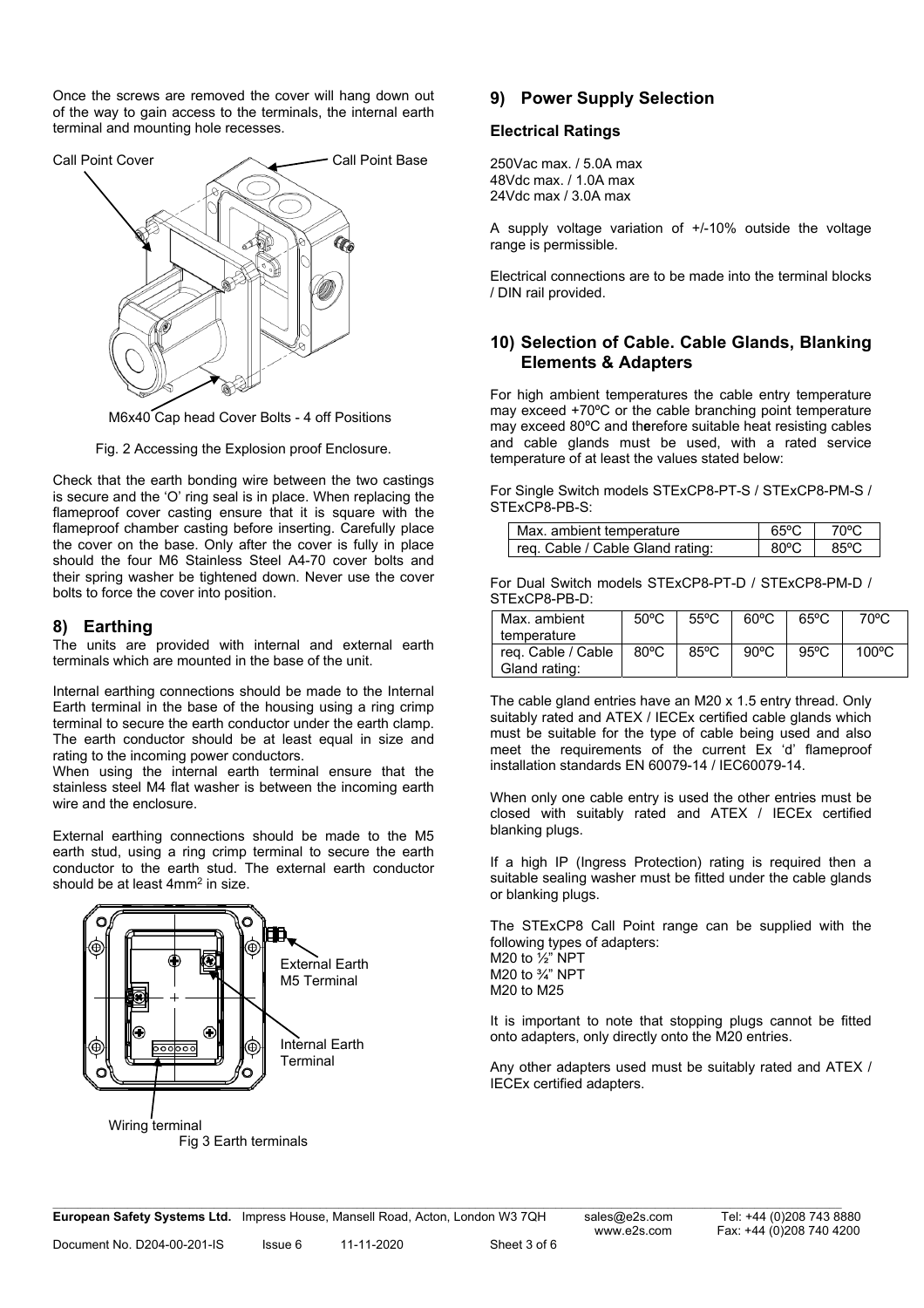#### **11) Cable Connections**

Electrical connections are to be made into the terminal blocks on the PCBA located in the flameproof enclosure. See section 7 of this manual for access to the flameproof enclosure.

Wires having a cross sectional area between 0.5 mm<sup>2</sup> to 2.5mm² can be connected to each terminal way.

If an input and output wire is required the 2-off Live/Neutral or +/- terminals can be used. If fitting 2-off wires to one terminal way the sum of the 2-off wires must be a maximum cross sectional area of 2.5mm². Strip wires to 8mm. Wires may also be fitted using ferrules. Terminal screws need to be tightened down with a tightening torque of 0.45 Nm / 5 Lb-in. When connecting wires to the terminals great care should be taken to dress the wires so that when the cover is inserted into the chamber the wires do not exert excess pressure on the terminal blocks. This is particularly important when using cables with large cross sectional areas such as 2.5mm².

# **12) Wiring Unit**

The units come with two options for the terminal block. A DIN rail version which has 8-way connection and allows for limited wiring of EOL devices.

The PCB Terminal Version has a 6-way connector but is designed to allow for full configuration with Series and EOL devices in a number of wiring configurations.

For EOL and Series device limitations and configurations see Section 14.

For wiring schematic see document D204-06-001

#### **Wiring Diagram For 8-Way DIN Rail**



Fig. 4 DIN Rail in Base



Fig. 5 PCB Terminal Block in Base

See section 14 and page 7 for details of adding Series and EOL devices on the PCB. This can either be done at the order stage or added to the correct terminal blocks afterward (see example on sheet 7). All devices must comply with the requirements stipulated in section 14.

# **13) Testing unit operation**

The push button types -PB -PT and -PM are all operated by pressing in the main plunger down activating the switch.

The -PB plunger needs to be firstly twisted by 90 degrees clockwise to position shown and then pressed in.



Fig 6 -PB Version Twist and Push Action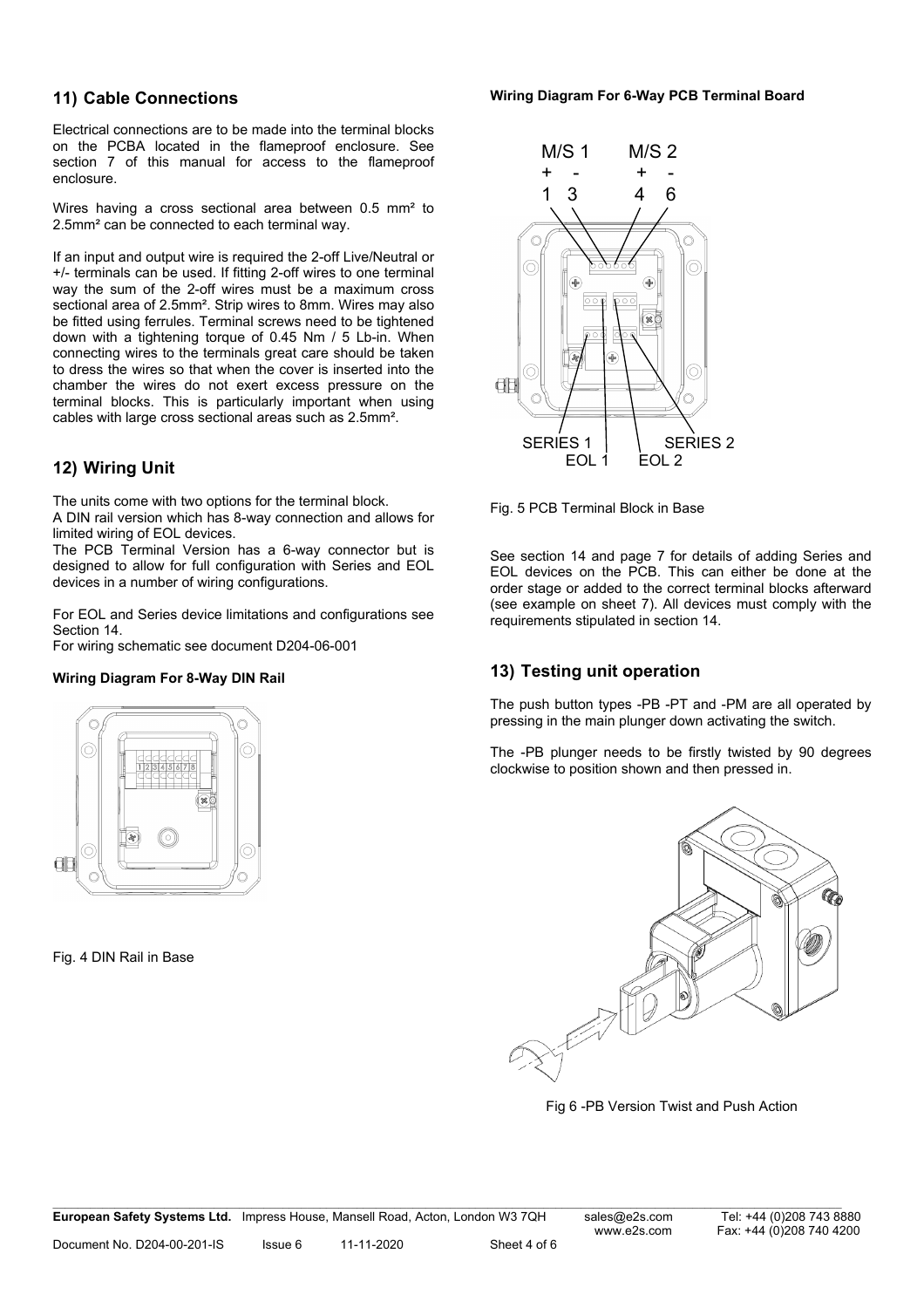The -PM and -PT need to have the protective flip lid opened first and then the main plunger pressed in.



Fig 7 -PT & -PM Versions Push Action

On –PM versions the operation is momentary and as such the plunger will reset automatically once the pressure on the plunger is released.



On -PB the plunger will remain in the down position until the unit is reset. This is done by pulling the plunger back up to the start position shown in fig 6. Then the plunger is twisted back 90 degrees anti-clockwise to the stop.

On -PT the plunger will remain in the down position until the unit is reset. This is done by lifting the plunger back up using the tool reset key provided.

### **14) End-of-Line and Series Devices**

All models can be fitted with series resistors, end-of-line monitoring resistors, monitoring diodes and zener diodes if supplied with direct current up to 48Vdc.

Min. resistor values and current limitations must be observed depending on supply voltage and type of components fitted. If a combination of resistors / diodes / zener diodes is used, values for all components must be observed and lowest current limit for either component becomes overall limit.

Current limitation for units fitted with end-of-line resistors, diodes or zener diodes must be ensured by using a current limited power supply or fitting a current limiting resistor at the control panel (not provided).

The following table 1 shows limitations for all possible variations:

EOL (End of line) device;

- resistor ExxxR
- diode ED1
- zener ExxxZ

Series (In line) device;

- resistor SxxxR
- diode SD1
- zener SxxxZ
- LED

Microswitch 1 = M/S 1 Microswitch 2 = M/S 2

The unit can be wired with a maximum of 4 module devices – see wiring diagrams.

Note:- The maximum voltage stated must not be exceeded, as the internal resistor modules are rated as compliant with Ex d according to the units voltage

Please refer to wiring schematic D204-06-001

|                                        | Supply<br>24Vdc                                                         | voltage                 | Supply<br>48Vdc                                                                      | voltage         |
|----------------------------------------|-------------------------------------------------------------------------|-------------------------|--------------------------------------------------------------------------------------|-----------------|
| of<br>Type<br>component<br>fitted      | value                                                                   | Max.<br>current         | value                                                                                | Max.<br>current |
| End-of-Line<br>Resistor<br>*See note   | min.<br>470R<br>$\prime$<br>2W<br>or<br>min.<br>2k2<br>Ι<br>0.5W        | 3.0A                    | min.<br>2k2<br>$\prime$<br>2W<br>or<br>min.<br>8k <sub>2</sub><br>$\sqrt{ }$<br>0.5W | 1.0A            |
| End-of-Line<br>Diode<br>Type<br>1N5401 | 2W                                                                      | 59.13<br>mA             | 2W                                                                                   | 25.26 mA        |
| <b>Series</b><br>Resistor<br>*See note | min.<br>470R<br>$\prime$<br>2W<br>or<br>min.<br>2k2<br>$\prime$<br>0.5W | 3.0A                    | min.<br>2k2<br>$\prime$<br>2W<br>or<br>min.<br>8k2 /<br>0.5W                         | 1.0A            |
| Series<br>Diode<br>Type<br>1N5401      | 2W                                                                      | $\frac{1}{59.13}$<br>mA | 2W                                                                                   | 25.26 mA        |
| Series                                 | 3.3V                                                                    | 230 mA                  | 3.3V                                                                                 | 230 mA          |
| Zener                                  | 4.7V                                                                    | 162 mA                  | 4.7V                                                                                 | 162 mA          |
| Diode                                  | 5.1V                                                                    | 149 mA                  | 5.1V                                                                                 | 149 mA          |
| Type                                   | 5.6V                                                                    | 136 mA                  | 5.6V                                                                                 | 136 mA          |
| 1N5333B                                | 6.2V                                                                    | 122 mA                  | 6.2V                                                                                 | 122 mA          |
|                                        | 6.8V                                                                    | 112 mA                  | 6.8V                                                                                 | 112 mA          |
|                                        | 10V                                                                     | 76 mA                   | 10V                                                                                  | 76 mA           |
|                                        | 12V                                                                     | 63 mA                   | 12V                                                                                  | 63 mA           |

\* note :- EOL and series resistor values are listed as the minimum resistor value allowable at the specified minimum wattage.

**European Safety Systems Ltd.** Impress House, Mansell Road, Acton, London W3 7QH sales@e2s.com Tel: +44 (0)208 743 8880